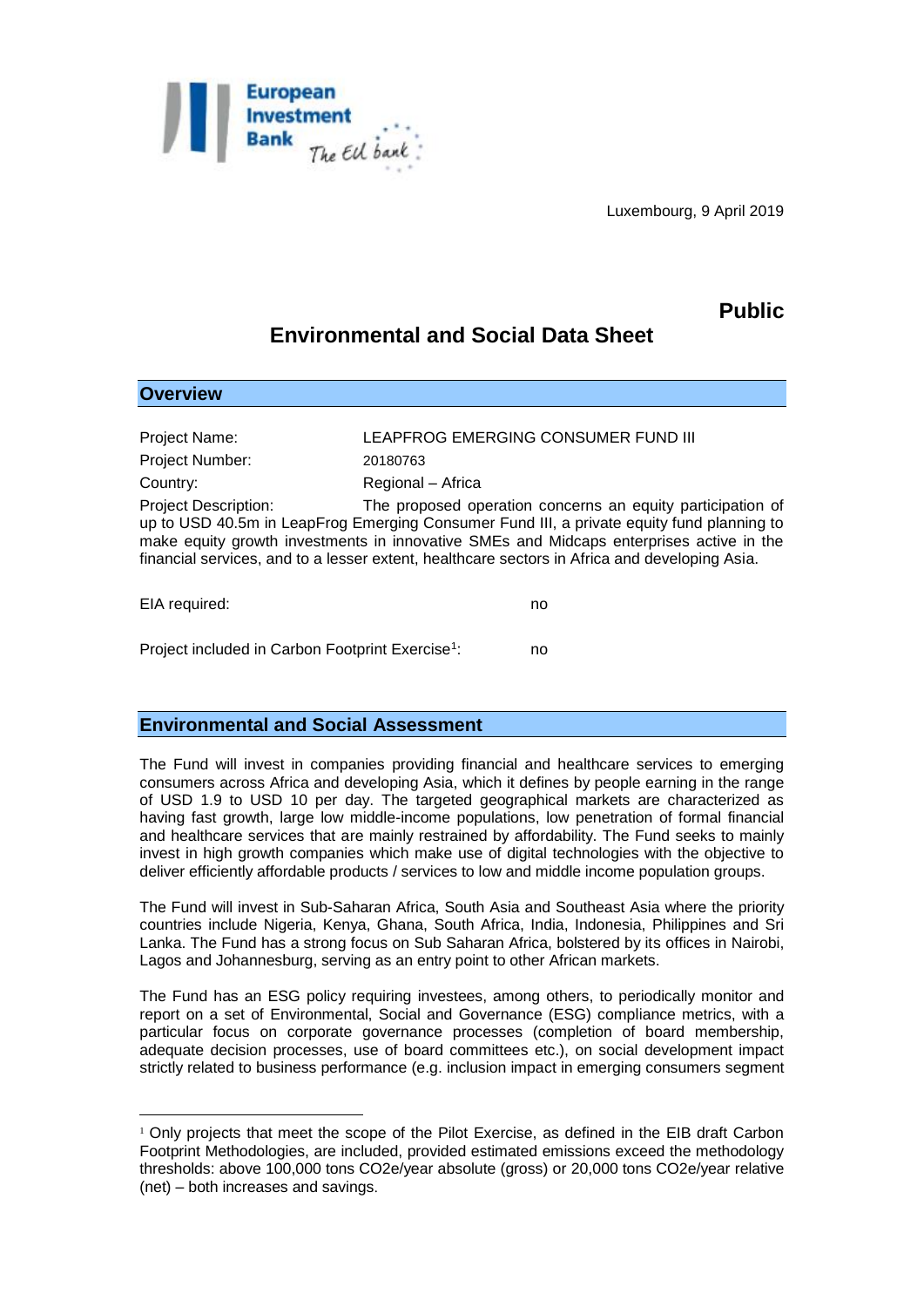

Luxembourg, 9 April 2019

business models, HR practices, job creation progress) and on any environmental impact related to investments conducted by the Fund.

As per the Fund's compliance manual, which all officers employed by the Fund should adhere to on an annual basis, an ESG due diligence must be conducted for each new investment. This will be performed using a risk-based approach, in accordance with the company's ESG Risk Assessment:

- investment opportunities categorised as High Risk must be reviewed with the support of an independent, external consultant;
- investment opportunities categorised as Low Risk may be reviewed according to internal due diligence guidelines, outlined below;
- investment opportunities categorised as Medium Risk should be discussed with LeapFrog's Compliance Officer/Money Laundering Reporting Officer (CO/MLRO) to design an appropriate approach to ESG due diligence which may involve internal or external review.

In terms of investment process, the first step in the due diligence process is conducting a risk assessment of each investment, in accordance with the guidelines established. The second step is a review of prohibited activities. The third step involves the identification of material and specific ESG risks for the investment, and assessing a company's current performance against international best practice standards for addressing such risks, as well as compliance with other key areas of LeapFrog's Responsible Investment Code ("RIC"). This can be completed for Low Risk investments with reference to FMO's Environmental & Social Toolkit (Dutch Entrepreneurial Development Bank), as well as the good governance & policy and product quality assessments incorporated in the risk management module of LeapFrog's Environmental and Social Management System. The final step involves the identification of key actions that mitigate identified ESG risks and/or enhance ESG value, and ensure compliance with LeapFrog's Responsible Investment Code. These should be summarised in an Environmental and Social Action Plan ("ESAP") for the company to support the implementation of ESG best practices. Risk assessments must be completed before initial screen. ESG due diligence must be completed prior to final investment committee approval, but may progress throughout the stages of investment evaluation.

Prior to signature, the ESG policy will be further checked and fine-tuned if necessary to fully comply with the Bank's requirements. A policy as negotiated and agreed upon between the Fund's Partners and the Bank will be a condition for disbursement.

EIB will receive quarterly updates on the projects in the development, implementation and operation phase as well as more detailed annual portfolio reports. The fund manager undertakes to make available any additional information concerning the investee companies and assure that relevant documentation is properly archived. He shall also report on any claim or equivalent communication from any authority concerning any investee company.

## **Conclusions and Recommendations**

If located in Europe, the project is not likely to include activities that trigger a full EIA required under the EU Directive 2014/52/EU amending the EIA Directive 2011/92/EU, given the Fund's target sectors.

Most of the proposed investments will take place inside buildings at existing facilities already being used for similar activities, and are not expected to have a significant environmental